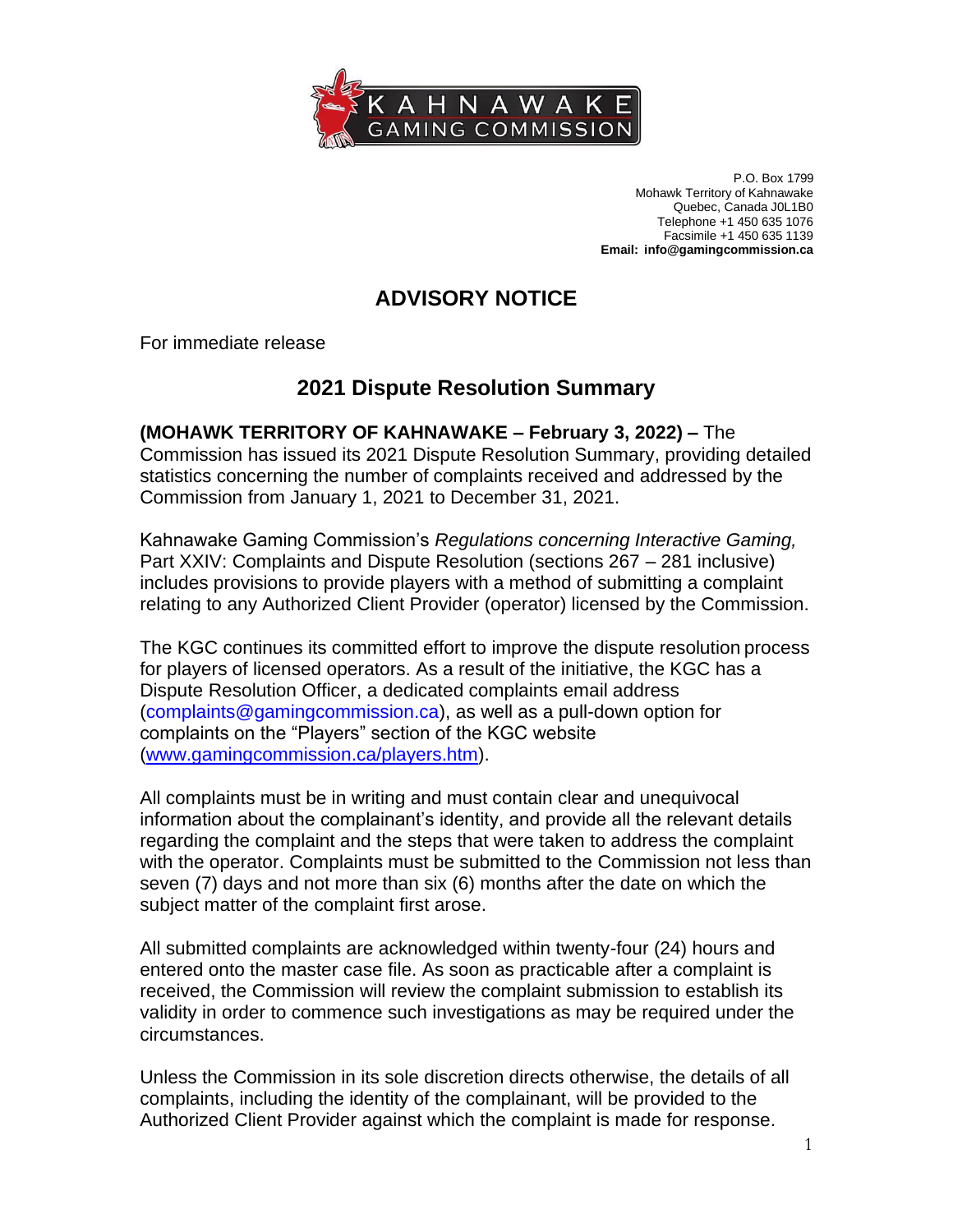The Commission will advise the complainant of the actions being taken to assist in resolving the complaint.

The Operator must provide to the Commission a full and detailed response to the complaint within seven (7) days, or such other time as the Commission may direct.

To assist in the resolution of a complaint, the Commission may request additional information from the complainant, the Operator or any third person, including an Approved Agent.

After its investigations of a complaint are complete, the Commission will:

- o Dismiss the complaint as unfounded;
- $\circ$  Uphold the complaint in whole or in part;
- $\circ$  Direct the Operator to take any steps the Commission may, in its sole discretion, deem necessary to resolve the complaint;
- $\circ$  Direct an Operator to pay the costs incurred by the Commission in its investigation of the complaint; and/or
- $\circ$  Issue any other directions or take any other steps as the Commission, in its sole discretion, deem appropriate under the circumstances.

In summary, for the period covering January 1, 2021 to December 31, 2021, the Commission dealt with **393** complaints. Included were **4** outstanding cases which were carried over from 2021. Of this total, **40** did not satisfy the Commission's criteria and were not accepted as valid complaints. As a result, there were **353** total validated (or net addressable) complaints for calendar year 2021.

The **353** validated complaints were categorized into the following subject matters:

- o **35** complaints pertained to locked or closed player accounts;
- o **218** complaints pertained to late, delayed, or non-payment to player;
- o **13** complaints pertained to questions of fairness on operator sites;
- o **87** complaints were categorized as miscellaneous.

The present status of the **353** validated complaints is as follows:

- o **4** were unresolved, pending, or outstanding (as of December 31, 2021). The outstanding complaints will be reported in the next report period covering January 1, 2022 – December 31, 2022.
- o **349** have been resolved as follows:
- o 236 (or 67.62%) were closed or dismissed as unfounded;
- $\circ$  113 (or 32.38%) were upheld in whole or part in favor of the complainant.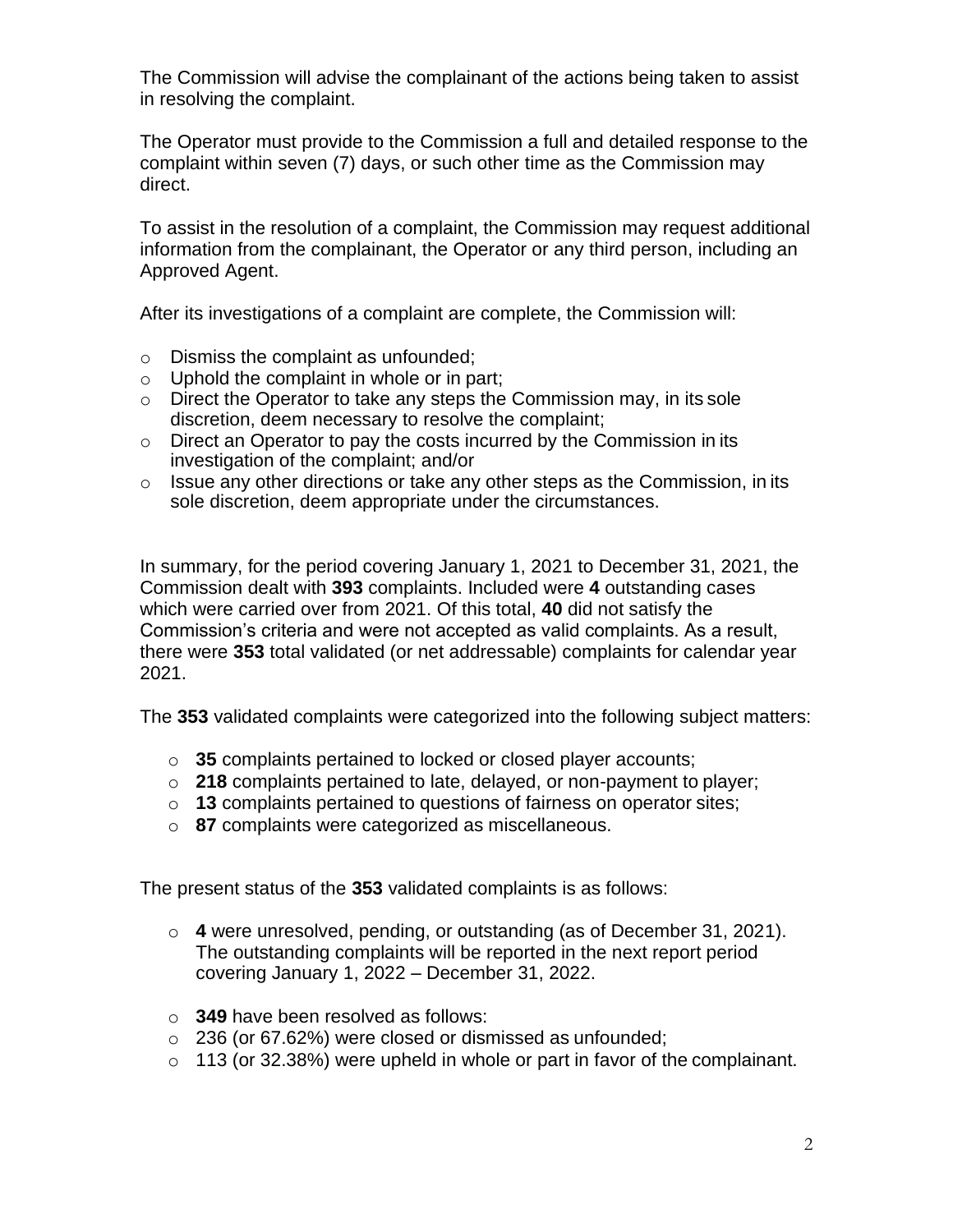A table summarizing these statistics is attached hereto.

## **About Kahnawake**

The Mohawk Territory of Kahnawake is a sovereign jurisdiction located just outside Montreal, Quebec, Canada. The Kahnawake Gaming Commission was established in 1996 and has been continuously licensing and regulating online and land-based gaming within Kahnawake since that time.

For more information about the Commission, go to: [www.gamingcommission.ca.](http://www.gamingcommission.ca/) To contact the Commission, email: [info@gamingcommission.ca](mailto:info@gamingcommission.ca)

For further information, please contact the Commission at [info@gamingcommission.ca](mailto:info@gamingcommission.ca)